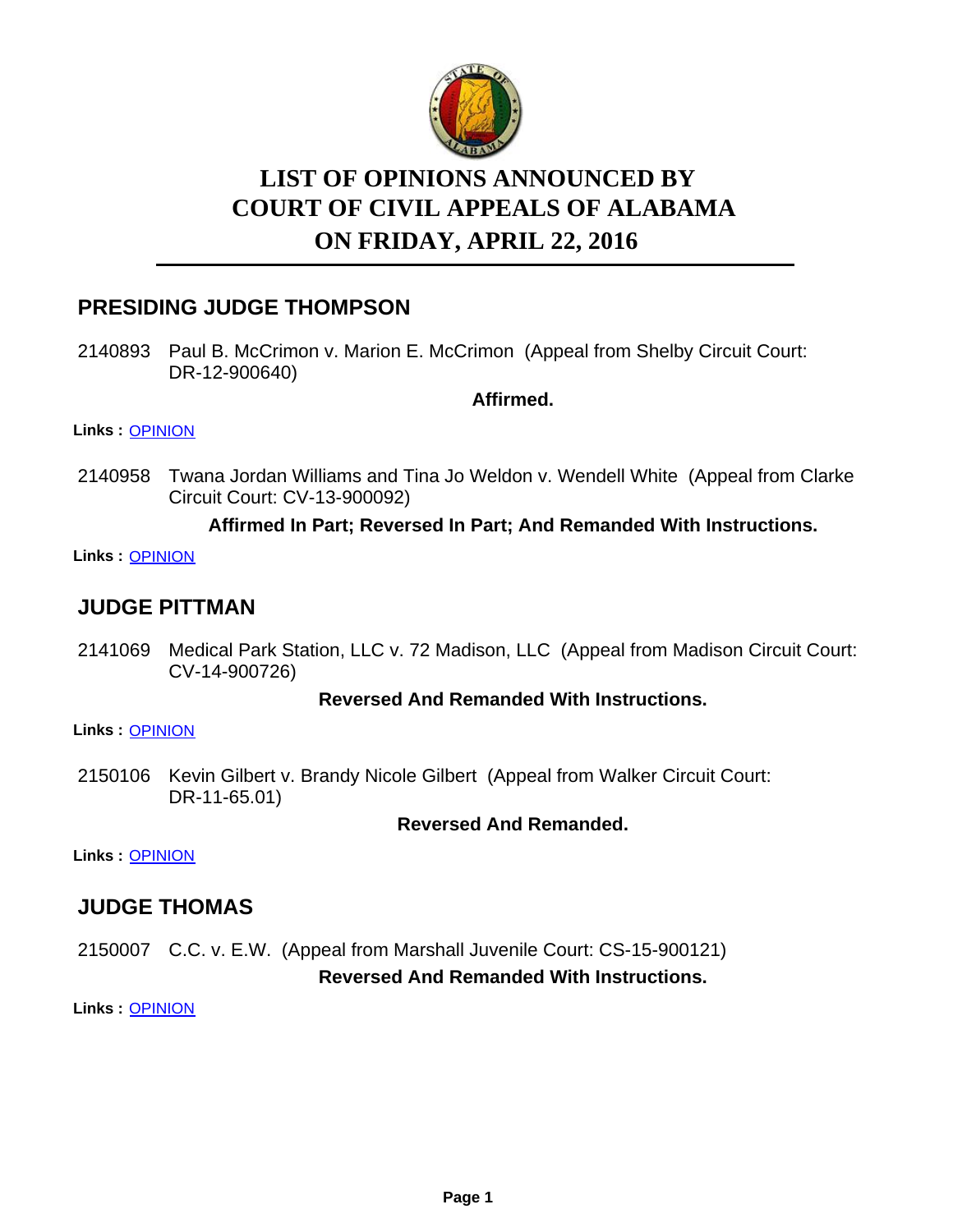# **JUDGE MOORE**

2150014 Brandi Schulman Smith v. Robert Brenton Smith (Appeal from Houston Circuit Court: DR-08-864.03 and DR-08-864.04)

## **Affirmed.**

#### **Links :** [OPINION](https://acis.alabama.gov/displaydocs.cfm?no=731210&event=4M90KHK8S)

2150050 Jeremy Thompson v. Kathren Ladd (Appeal from Geneva Circuit Court: DR-12-177.02)

### **Appeal Dismissed.**

#### **Links :** [OPINION](https://acis.alabama.gov/displaydocs.cfm?no=731211&event=4M90KHKEV)

2141063 Alabama Department of Public Health v. Bessemer Meat/Southeastern Meat (Appeal from Bessemer Circuit Court: CV-14-900742) *(Consolidated with 2141064, 2141065.)*

### **Reversed And Remanded With Instructions.**

#### **Links :** [OPINION](https://acis.alabama.gov/displaydocs.cfm?no=731207&event=4M90KHIPR)

2141064 Alabama Department of Public Health v. Sixth Avenue Meat and Fish Market, LLC (Appeal from Bessemer Circuit Court: CV-14-900743) *(Consolidated with 2141063, 2141065.)*

### **Reversed And Remanded With Instructions.**

**Links :** [OPINION](https://acis.alabama.gov/displaydocs.cfm?no=731207&event=4M90KHIPR)

2141065 Alabama Department of Public Health v. Third Avenue Meat and Fish Market (Appeal from Bessemer Circuit Court: CV-14-900744) *(Consolidated with 2141063, 2141064.)*

#### **Reversed And Remanded With Instructions.**

**Links :** [OPINION](https://acis.alabama.gov/displaydocs.cfm?no=731207&event=4M90KHIPR)

# **JUDGE DONALDSON**

2140707 Landon Bentley v. Molly Bentley (Appeal from Jefferson Circuit Court: DR-14-900464)

#### **Appeal -- Affirmed. Cross-Appeal -- Affirmed.**

#### **Links :** [OPINION](https://acis.alabama.gov/displaydocs.cfm?no=731204&event=4M90KHI6A)

Ex parte Alabama Department of Mental Health and Commissioner James V. Perdue, in his official capacity as commissioner of the Alabama Department of Mental Health. PETITION FOR WRIT OF MANDAMUS (In re: Northwest Alabama Treatment Center, Inc. v. Alabama Department of Mental Health and Commissioner James V. Perdue, in his official capacity as commissioner of the Alabama Department of Mental Health) (Bessemer Circuit Court: CV-15-900880) 2150415

#### **Petition Denied; Appeal Dismissed.**